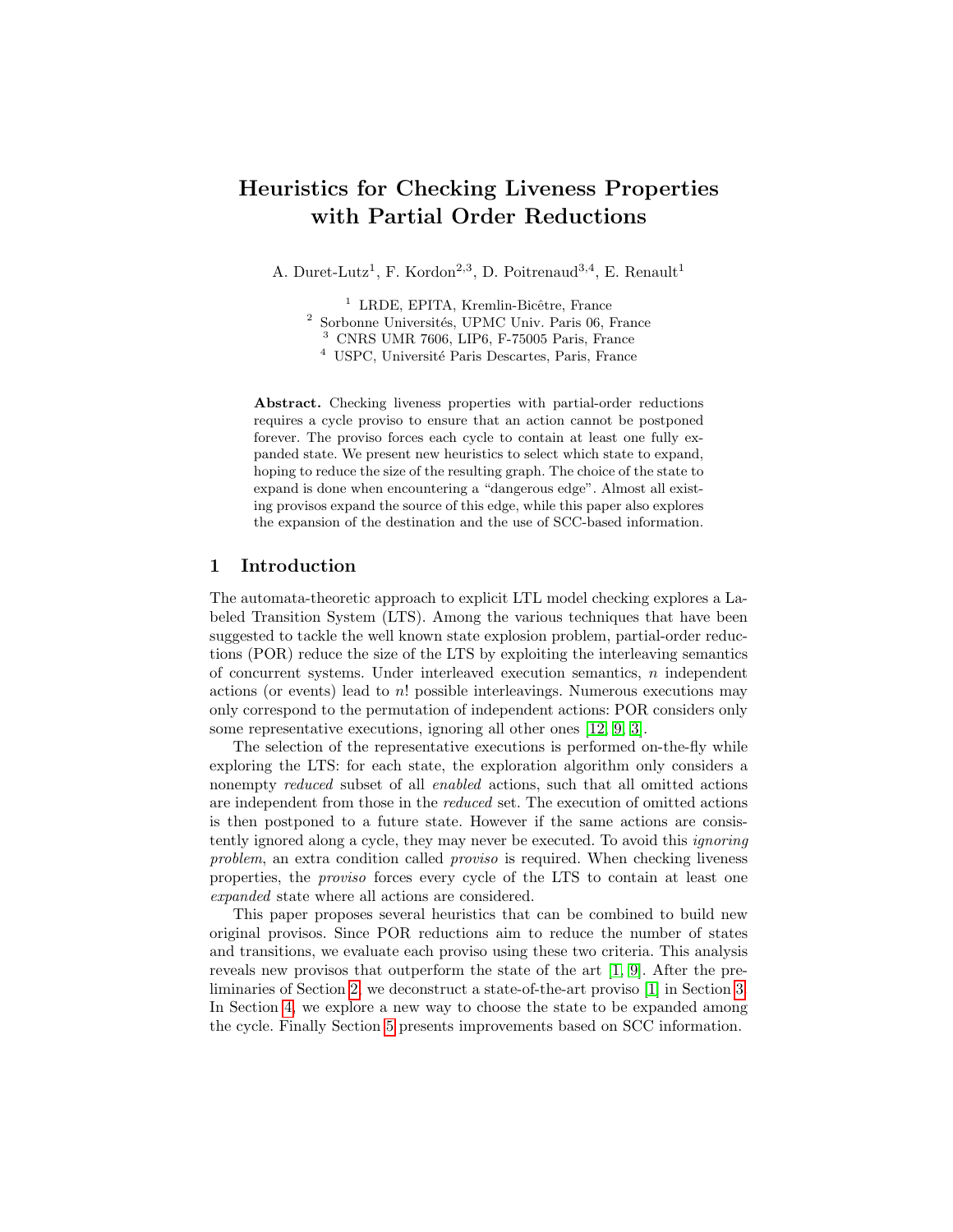## <span id="page-1-0"></span>2 Preliminaries

A Labeled Transition System (LTS) is a tuple  $L = \langle S, s^0, Act, \delta \rangle$  where S is a finite set of states,  $s^0 \in S$  is a designated initial state, Act is a set of actions and  $\delta \subseteq S \times Act \times S$  is a (deterministic) transition relation where each transition is labeled by an action. If  $(s, \alpha, d) \in \delta$ , we note  $s \to d$  and say that d is a successor of s. We denote by  $post(s)$  the set of all successors of s.

A path between two states  $s, s' \in S$  is a finite and non-empty sequence of adjacent transitions  $\rho = (s_1, \alpha_1, s_2)(s_2, \alpha_2, s_3) \dots (s_n, \alpha_n, s_{n+1}) \in \delta^+$  with  $s_1 = s$ and  $s_{n+1} = s'$ . When  $s = s'$  the path is a cycle.

A non-empty set  $C \subseteq S$  is a Strongly Connected Component (SCC) iff any two different states s,  $s' \in C$  are connected by a path, and C is maximal w.r.t. inclusion. If C is not maximal we call it a partial SCC.

For the purpose of partial-order reductions, an LTS is equipped with a function *reduced* :  $S \to 2^S$  that returns a subset of successors reachable via a reduced set of actions. For any state  $s \in S$ , we have reduced(s)  $\subset$  post(s) and reduced(s) =  $\emptyset$   $\implies$  post(s) =  $\emptyset$ . The reduced function must satisfy other conditions depending on whether we use ample set, stubborn set or persistent set [see [3,](#page-15-2) for a survey]. The algorithms we present do not depend on the actual technique used.

In this paper, we consider a DFS-based exploration of the LTS using a given reduced function. We survey different provisos that modify the exploration to ensure that at least one state of each cycle is expanded. We will first present simple provisos that capture cycles by detecting back-edges of the DFS (i.e., an edge reaching a state on the DFS stack), and always expanding one of its extremities. Then more complex provisos can be presented: to avoid some expansion around each back-edge, they also have to detect any edge that reachs a state that has been explored but is no longer on the stack, as this edge may be part of a cycle.

### <span id="page-1-1"></span>3 Provisos Inspired from Existing Work

This section presents two well known provisos solving the ignoring problem for liveness properties: the proviso introduced by Peled [\[9\]](#page-15-1) and implemented in Spin [\[2\]](#page-15-4), and the one of Evangelista and Pajault [\[1\]](#page-15-3). The latter proviso augments the former with several mechanisms to reduce the number of expansions. To show how each mechanism is implemented and its effect on the number of expansions, we introduce each mechanism incrementally as a new proviso.

Source expansion Algorithm [1,](#page-2-0) that we call Source, corresponds to the pro-viso of Peled [\[9\]](#page-15-1). The global variable  $v$  stores the set of visited states. Each state on  $v$  has a Boolean flag to distinguish states that are on the DFS stack (IN) from those that left it (OUT).

This proviso expands any state  $s$  (the *source*) that has a successor  $s'$  (the destination) on the stack. This amounts to augmenting todo (line [11\)](#page-2-1) with all the successors in  $post(s)$  that were skipped by reduced(s). The Boolean e prevents states from being expanded multiple times. Overall, this proviso can be implemented with two extra bits per state (one for  $e$ , and one for  $\text{IN}/\text{OUT}$ ).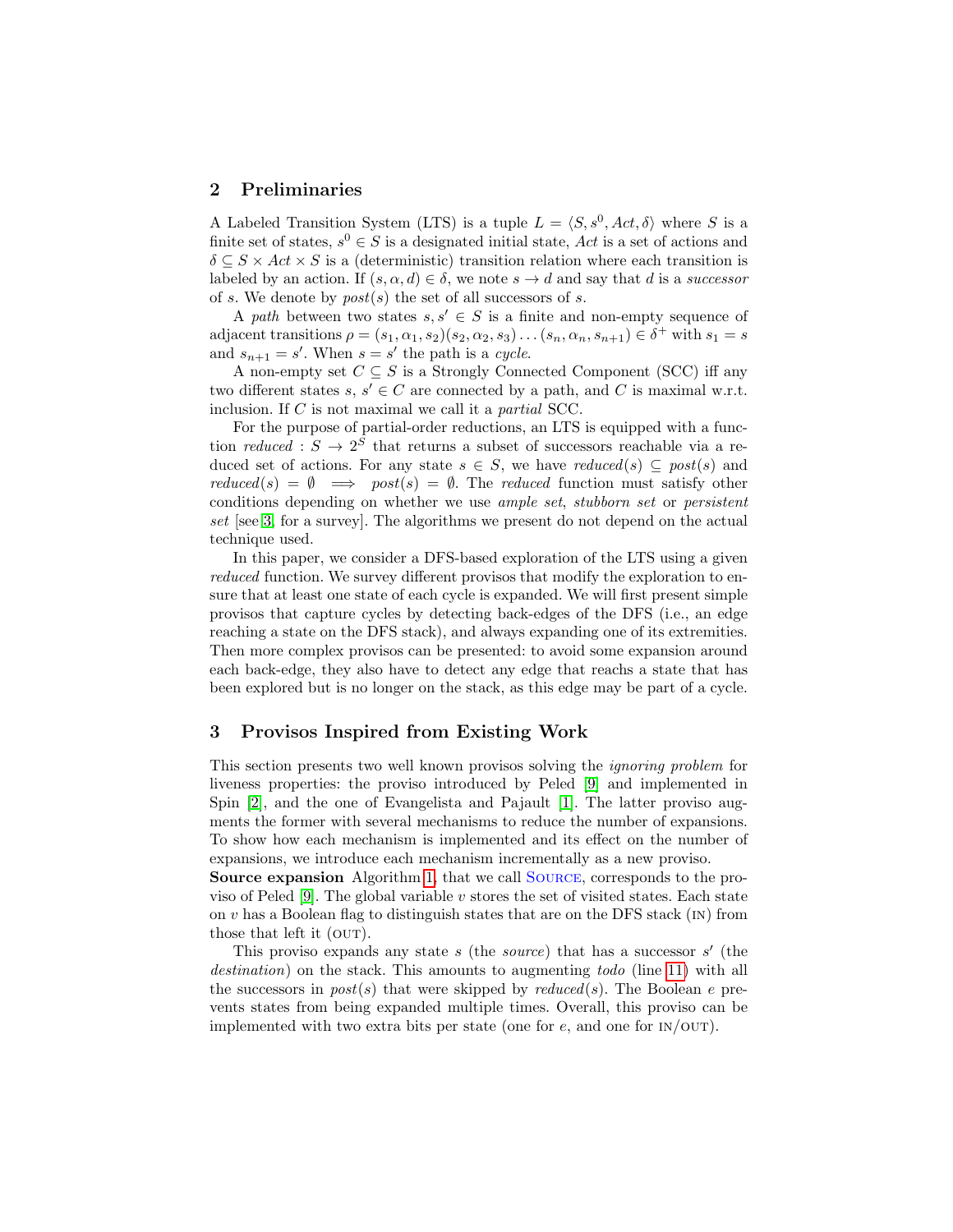<span id="page-2-3"></span>

| <b>Algorithm 1.</b> The SOURCE proviso, |                                                 | <b>Algorithm 2.</b> Conditional source ex- |                                                |  |  |
|-----------------------------------------|-------------------------------------------------|--------------------------------------------|------------------------------------------------|--|--|
| adapted from Peled [9].                 |                                                 | pansion.                                   |                                                |  |  |
| 1 Procedure SOURCE $(s \in S)$          |                                                 | 1 Procedure CONDSOURCE( $s \in S$ )        |                                                |  |  |
| $\mathbf{2}$                            | $todo \leftarrow reduced(s)$                    | $\mathbf{2}$                               | $todo \leftarrow reduced(s)$                   |  |  |
| 3                                       | v.add(s)                                        | 3                                          | v.add(s)                                       |  |  |
| 4                                       | v.setColor(s, IN)                               | $\overline{\mathbf{4}}$                    | $v.setColor(s, ( todo  \neq  post(s)  ?$       |  |  |
| 5                                       | $e \leftarrow  todo  \neq  post(s) $            | 5                                          | IN:OUT)                                        |  |  |
| 6                                       | while $(\neg \textit{todo}.\textit{empty}))$ do | 6                                          | while $(\neg \text{todo.} \text{empty}))$ do   |  |  |
| $\overline{7}$                          | $s' \leftarrow todo.pick()$                     | 7                                          | $s' \leftarrow todo.pick()$                    |  |  |
| 8                                       | if $(\neg v \text{.contains}(s'))$ then         | 8                                          | if $(\neg v \text{.contains}(s'))$ then        |  |  |
| 9                                       | $\text{Source}(s')$                             | 9                                          | $\subset$ CONDSOURCE $(s')$                    |  |  |
| 10                                      | else if $(e \wedge v \cdot color(s') = IN)$     | 10                                         | else if $(v \cdot color(s) = \text{IN} \wedge$ |  |  |
|                                         | then                                            | 11                                         | $v \cdot color(s') = \text{IN})$ then          |  |  |
| 11                                      | $todo.add(post(s) \setminus reduced(s))$        | $ 12\rangle$                               | $todo.add(post(s) \setminus reduced(s))$       |  |  |
| 12                                      | $e \leftarrow$ FALSE                            | 13                                         | $v.setColor(s, \text{OUT})$                    |  |  |
| 13                                      | $v.setColor(s, \text{OUT})$                     | 14                                         | $v.setColor(s, \text{OUT})$                    |  |  |

<span id="page-2-1"></span><span id="page-2-0"></span>This proviso relies on the fact that each cycle contains a back-edge, and therefore expanding the source of each back-edge will satisfy the constraint of having at least one expanded state per cycle.

Conditional Source Expansion Some expansions performed by Source could be avoided: the expansion of the source s of a back-edge need only to be performed when its destination  $s'$  is not already expanded.

Algorithm [2](#page-2-2) shows that this conditional expansion can be achieved by simply changing the semantic of IN and OUT. The IN status now means that a state is on the DFS stack and is not expanded. When a state s is discovered, its color is set to OUT instead of IN (line [5\)](#page-2-3) whenever  $reduced(s)$  did not produce a set smaller than  $post(s)$ . Doing so allows getting rid of the e variable.

Prioritizing already known successors In SOURCE and CONDSOURCE, the decision to expand a state s occurs only when a back-edge has been discovered. However this discovery may occur after having visited several other successors of s, and the recursive calls on these successors are unaware that s will eventually be expanded. This may cause superfluous expansions as shown in Fig. [1.](#page-2-4)

<span id="page-2-4"></span><span id="page-2-2"></span>Fig. 1. If edges 1, 2, 3, are explored in that order, CONDSOURCE will expand both states. Prioritizing back-edges (i.e., 3, 1, 2) only expands s.

$$
3 \bigoplus_{j=2}^s \bigoplus_2^{s-j}
$$

Algorithm [3](#page-3-0) shows how this could be fixed. Among

the successors of  $s$ , the known states are processed first, making sure that  $s$  is expanded (if it has to) before processing its other successors. CONDSOURCEKNOWN forces that ordering by using a set postponed to delay the visit of unknown successors; another implementation would be to reorder todo to keep known states first. This latter implementation does not require additional memory (the set postponed) but it doubles the number of tests of the form  $v$ . *contains*(s').

Detecting expanded states on the DFS When a back-edge  $s \to s'$  is detected, the DFS stack contains the states forming a path between  $s'$  and  $s$ . Some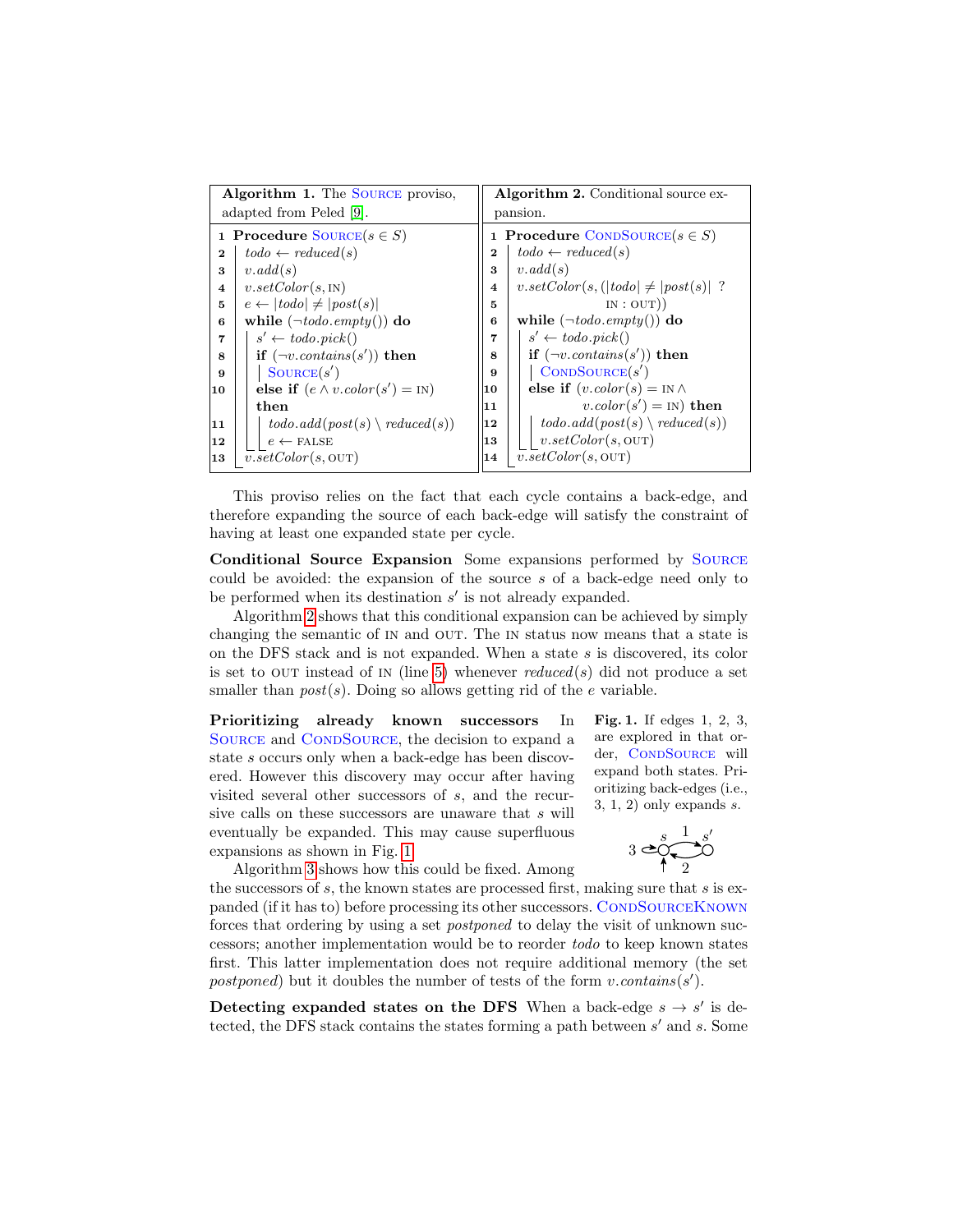<span id="page-3-3"></span><span id="page-3-2"></span><span id="page-3-1"></span><span id="page-3-0"></span>

|             | Algorithm 3. Prioritizing known successors                                              |
|-------------|-----------------------------------------------------------------------------------------|
|             | 1 Procedure CONDSOURCEKNOWN $(s \in S)$                                                 |
| 2           | $todo \leftarrow reduced(s)$                                                            |
| 3           | v.add(s)                                                                                |
| 4           | $v.setColor(s, ( todo  \neq  post(s)  ? \text{IN} : \text{OUT}))$                       |
| 5           | postponed $\leftarrow \emptyset$                                                        |
| 6           | while $(\neg \textit{todo}.\textit{empty}))$ do                                         |
| 7           | $s' \leftarrow todo.pick()$                                                             |
| 8           | if $(\neg v \text{.contains}(s'))$ then                                                 |
| 9           | postponed.add(s')                                                                       |
| 10          | else if $(v \cdot color(s) = \text{IN} \land v \cdot color(s') = \text{IN})$ then       |
| 11          | $todo.add(post(s) \setminus reduced(s))$                                                |
| 12          | $v.setColor(s, \text{OUT})$                                                             |
| 13          | $\overline{\textbf{while}}$ ( $\neg postponed. \textit{empty}()$ ) do                   |
| 14          | $s' \leftarrow postponed.pick()$                                                        |
| 15          | if $(\neg v \text{.contains}(s'))$ then                                                 |
| 16          | CONDSourceKnowN(s')                                                                     |
| 17          | $v.setColor(s, \text{OUT})$                                                             |
|             | Algorithm 4. Detecting expanded states on the DFS using weights                         |
|             | 1 Procedure WEIGHTEDSOURCE( $s \in S$ )                                                 |
| $\mathbf 2$ | $todo \leftarrow reduced(s)$                                                            |
| 3           | v.add(s)                                                                                |
| 4           | $v.setColor(s, \text{ORANGE})$                                                          |
| 5           | v.setWeight(s, w)                                                                       |
| 6           | if $( \text{todo}  =  \text{post}(s) )$ then                                            |
| 7           | $todo \leftarrow$ EXPAND $(s, todo)$                                                    |
| 8           | while $(\neg \textit{todo}.\textit{empty}))$ do                                         |
| 9           | $s' \leftarrow todo.pick()$                                                             |
| 10          | if $(\neg v \text{.contains}(s'))$ then                                                 |
| 11          | WEIGHTEDSOURCE(s')                                                                      |
| 12          | if $(v.\mathit{color}(s) = \text{ORANGE} \land v.\mathit{color}(s') = \text{RED})$ then |
| 13          | $\mid v.setColor(s, \text{PURPLE})$                                                     |
| 14          | else if $(v.\mathit{color}(s) \in \{\texttt{ORANGE}, \texttt{PURPLE}\})$ then           |
| 15          | if $(v.\mathit{color}(s') = \text{RED})$ then                                           |
| 16          | $todo \leftarrow$ EXPAND $(s, todo)$                                                    |
| 17          | else if $(v.\mathit{color}(s') \in \{\texttt{ORANGE}, \texttt{PURPLE}\})$ then          |
| 18          | if $(v.weight(s') = w)$ then                                                            |
| 19          | $todo \leftarrow$ EXPAND $(s, todo)$                                                    |
| 20          | else                                                                                    |
| 21          | $\label{eq:main} \bigsqcup \bigsqcup \bigsqcup v.setColor(s, \textsc{purple})$          |
| 22          | switch $(v.\mathit{color}(s))$ do                                                       |
| 23          | case GREEN : $w \leftarrow w - 1$                                                       |
| 24          | case ORANGE : $v.setColor(s, \text{GREEN})$                                             |
| 25          | case PURPLE : $v.setColor(s, RED)$                                                      |
| 26          | <b>Function</b> EXPAND $(s \in S, succ \subseteq S)$                                    |
| 27          | $succ.add(post(s) \setminus reduced(s))$                                                |
| 28          | $v.setColor(s, \text{GREEN})$<br>/* scan stack here in WEIGHTEDSOURCESCAN */            |
| 29          | $w \leftarrow w + 1$                                                                    |
| 30          | return succ                                                                             |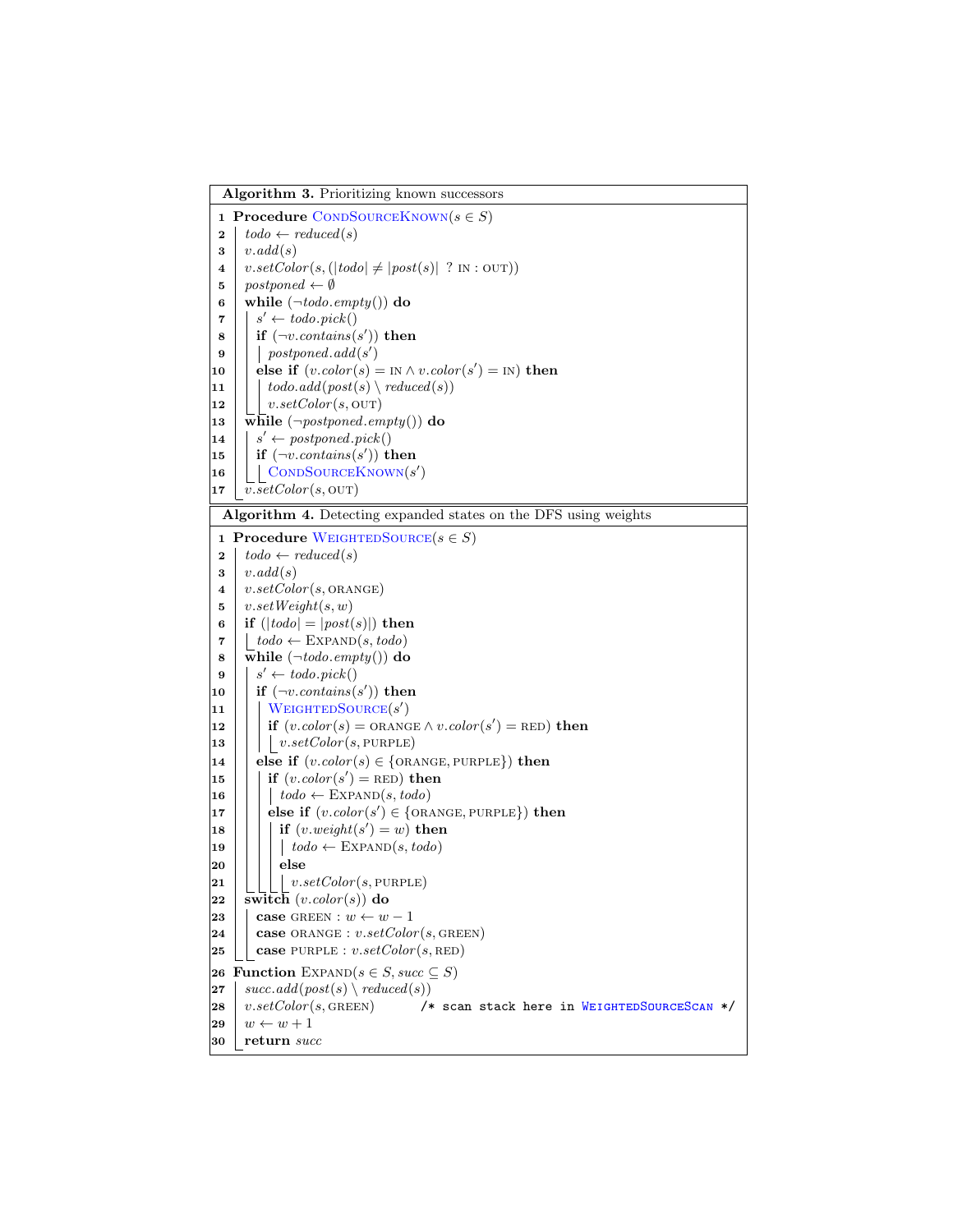of these states could already be fully expanded. A generalization of the optimization implemented in CONDSOURCE would therefore be to expand s only if there is no expanded state between  $s'$  and  $s$ . A consequence is that we might have back-edges in which neither the source nor the destination have been expanded. If we decide not to expand  $s$ , there might exist another path between  $s'$  and s (but not on the current DFS) that will later form a cycle without expanded state [cf. [1,](#page-15-3) Fig. 6]. Therefore a different way of ensuring that each cycle contains an expanded state is required. Evangelista and Pajault [\[1\]](#page-15-3) fixed this problem by marking such states as dangerous so that they can trigger an expansion when encountered on another cycle without expanded state.

Detecting the presence of expanded states along the cycle is done by assigning each state s of the DFS a weight that represents the number of expanded states seen since the initial state (s excluded). WEIGHTEDSOURCE (Algorithm [4\)](#page-3-1) maintains this count in the global variable  $w$ .

The dangerousness of each state is indicated with four colors:

- green means that any cycle through this state already contains an expanded state, so reaching this state does not require any more extension. A state can be marked as GREEN if it is expanded or if all its successors are GREEN.
- orange and purple states are unexpanded states on the DFS stack (their successors have not all been visited). The purple states are those for which a non-green successor has been seen.
- RED states are considered dangerous and should trigger an expansion when reached. A PURPLE state becomes RED once its successors have been all visited.

In Algorithm [4,](#page-3-1) two situations trigger an expansion. A source s is expanded when processing an edge  $s \to s'$  where s' is marked RED (line [16\)](#page-3-2), or when  $s \to s'$ is a back-edge and there is no expanded state between  $s'$  and  $s$  (line [18\)](#page-3-3).

While Algorithm [4](#page-3-1) stores the weights in  $v$  it is only needed for the states on the DFS. The states on the stack need two bits to store one of the four colors, but states outside the DFS require only one bit as they are either RED or GREEN.

Combining prioritization and detection of expanded states on DFS The proviso  $C2_c^L$  presented by Evangelista and Pajault [\[1\]](#page-15-3) (renamed WEIGHT- $EDSOURCEKNOWN$ , see Algorithm [5\)](#page-5-0) corresponds to the combination of the last two ideas. The main difference is that the second loop (line [21\)](#page-5-1) working on successors ignored by the first loop also performs an expansion (line [28\)](#page-5-2) whenever it discovers a RED successor. This was not the case in Algorithm [3](#page-3-0) because in CONDSOURCEKNOWN the only dangerous successors are those on the DFS stack.

Early propagation of green in the DFS stack Evangelista and Pajault [\[1\]](#page-15-3) also introduce a variant of WEIGHTEDSOURCEKNOWN in which the GREEN color of a state can be propagated to its predecessors in the DFS stack before the actual backtrack. This propagation could prevent other states from being colored in red [cf. [1,](#page-15-3) Fig. 8]. As soon as a state is expanded (i.e., in the Expand function), the DFS stack is scanned backward and all orange states that are ready to be popped (i.e., they do not have any pending successors left to be processed) can be marked as green. This backward scan stops on the first state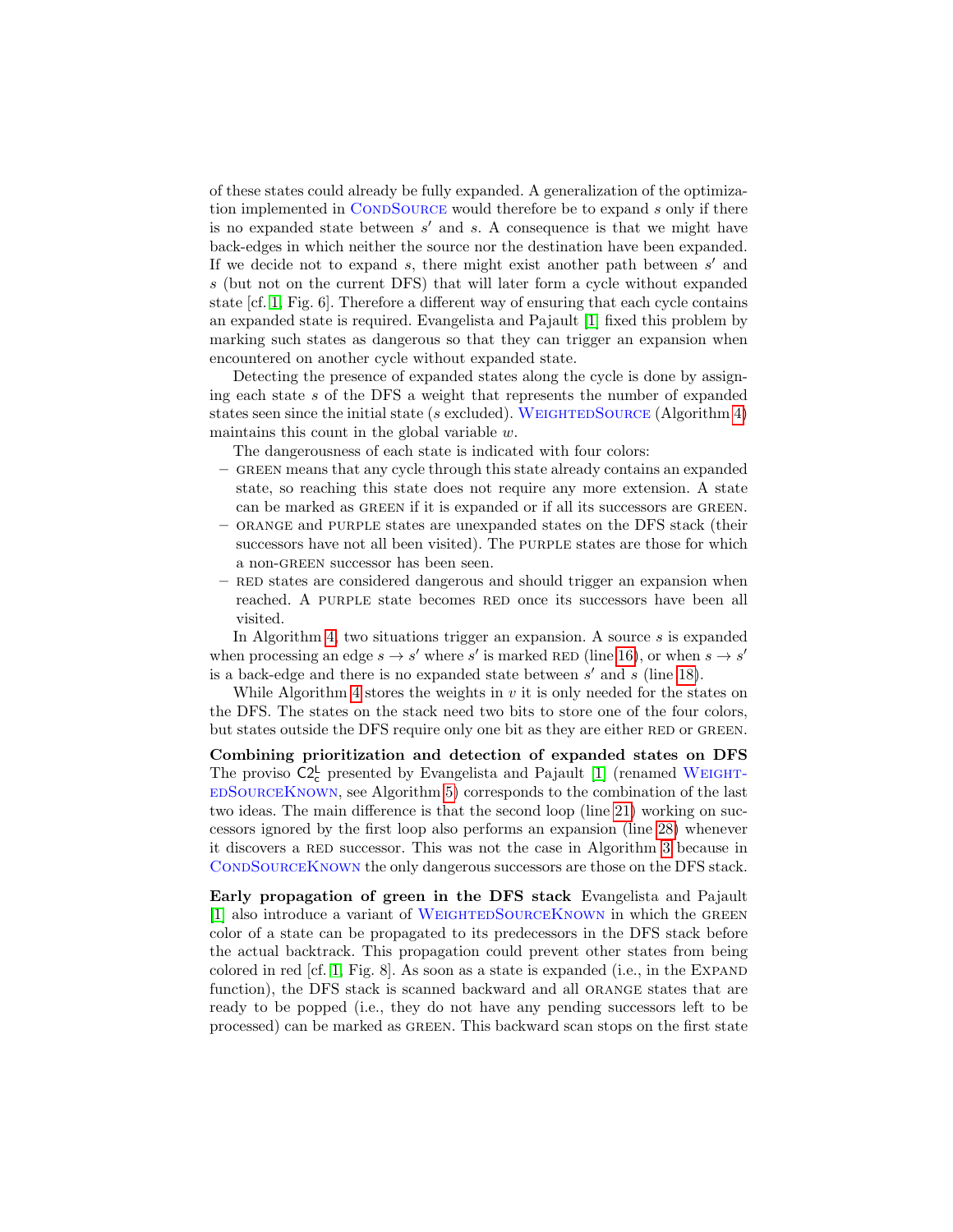|                    | Algorithm 5. Combining WEIGHTEDSOURCE and CONDSOURCEKNOWN [1]                                |  |  |  |  |  |  |  |
|--------------------|----------------------------------------------------------------------------------------------|--|--|--|--|--|--|--|
|                    | 1 Procedure WEIGHTEDSOURCEKNOWN( $s \in S$ )                                                 |  |  |  |  |  |  |  |
| $\mathbf 2$        | $todo \leftarrow reduced(s)$                                                                 |  |  |  |  |  |  |  |
| 3                  | v.add(s)                                                                                     |  |  |  |  |  |  |  |
| $\overline{\bf 4}$ | $v.setColor(s, \text{ORANGE})$                                                               |  |  |  |  |  |  |  |
| 5                  | v.setWeight(s, w)                                                                            |  |  |  |  |  |  |  |
| 6                  | if $( \text{todo}  =  \text{post}(s) )$ then                                                 |  |  |  |  |  |  |  |
| 7                  | $\mid$ todo $\leftarrow$ EXPAND $(s, todo)$<br>/* defined in Algorithm 4 $*/$                |  |  |  |  |  |  |  |
| 8                  | $postponed \leftarrow \emptyset$                                                             |  |  |  |  |  |  |  |
| 9                  | while $(\neg todo . empty())$ do                                                             |  |  |  |  |  |  |  |
| 10                 | $s' \leftarrow todo.pick()$                                                                  |  |  |  |  |  |  |  |
| 11                 | if $(\neg v \text{. contains}(s'))$ then                                                     |  |  |  |  |  |  |  |
| 12                 | postponed.add(s')                                                                            |  |  |  |  |  |  |  |
| 13                 | else if $(v.\mathit{color}(s) \in \{\texttt{ORANGE}, \texttt{PURPLE}\})$ then                |  |  |  |  |  |  |  |
| 14                 | if $(v.\mathit{color}(s') = \text{RED})$ then                                                |  |  |  |  |  |  |  |
| 15                 | $todo \leftarrow$ EXPAND $(s, todo)$                                                         |  |  |  |  |  |  |  |
| 16                 | else if $(v.\text{color}(s') \in \{\text{ORANGE}, \text{PURPLE}\})$ then                     |  |  |  |  |  |  |  |
| 17                 | if $(v.weight(s') = w)$ then                                                                 |  |  |  |  |  |  |  |
| 18                 | $todo \leftarrow$ EXPAND $(s, todo)$                                                         |  |  |  |  |  |  |  |
| 19                 | else                                                                                         |  |  |  |  |  |  |  |
| 20                 | v.setColor(s, PURPLE)                                                                        |  |  |  |  |  |  |  |
| 21                 | while $(\neg postponed. \textit{empty}))$ do                                                 |  |  |  |  |  |  |  |
| 22                 | $s' \leftarrow postponed.pick()$                                                             |  |  |  |  |  |  |  |
| 23                 | if $(\neg v \text{. contains}(s'))$ then                                                     |  |  |  |  |  |  |  |
| 24                 | WEIGHTEDSOURCEKNOWN $(s')$                                                                   |  |  |  |  |  |  |  |
| 25                 | if $(v.\mathit{color}(s) = \text{ORANGE} \land v.\mathit{color}(s') = \text{RED})$ then      |  |  |  |  |  |  |  |
| 26                 | $\mid v.setColor(s, \text{PURPLE})$                                                          |  |  |  |  |  |  |  |
| 27                 | else if $(v.\mathit{color}(s) \in \{ORANGE, PURPLE\} \land v.\mathit{color}(s') = RED)$ then |  |  |  |  |  |  |  |
| 28                 | $postponed \leftarrow \text{EXPAND}(s, postponed)$                                           |  |  |  |  |  |  |  |
| 29                 | switch $(v.\mathit{color}(s))$ do                                                            |  |  |  |  |  |  |  |
| 30                 | case GREEN : $w \leftarrow w - 1$                                                            |  |  |  |  |  |  |  |
| 31                 | case ORANGE : $v.setColor(s, \text{GREEN})$                                                  |  |  |  |  |  |  |  |
| 32                 | <b>case</b> PURPLE : $v.setColor(s, RED)$                                                    |  |  |  |  |  |  |  |

<span id="page-5-2"></span><span id="page-5-1"></span><span id="page-5-0"></span>that is either GREEN or PURPLE, or that has some unprocessed successors. This idea can be applied to all WEIGHTED algorithms.

eBecause it has to scan the stack, this algorithm may not be presented as a recursive procedure like we did so far. However if WEIGHTEDSOURCE or WEIGHTedSourceKnown were implemented as non-recursive procedures, the place to perform the stack scanning would be in function EXPAND, as defined on page [4.](#page-3-1) The modification also requires keeping track of whether a state is green because it has been expanded, or because it has been marked during such a stack scanning: an additional bit is needed for this.

We call these two variants WEIGHTEDSOURCESCAN and WEIGHTEDSOURCE-KNOWNSCAN. The latter one corresponds to the proviso  $C2^{\mathsf{L}}_{\mathsf{c}\star}$  presented by Evangelista and Pajault [\[1\]](#page-15-3).

<span id="page-5-3"></span>Evaluation We evaluate the above 7 provisos (as well as more provisos we shall introduce in the next sections) on state-spaces generated from 38 models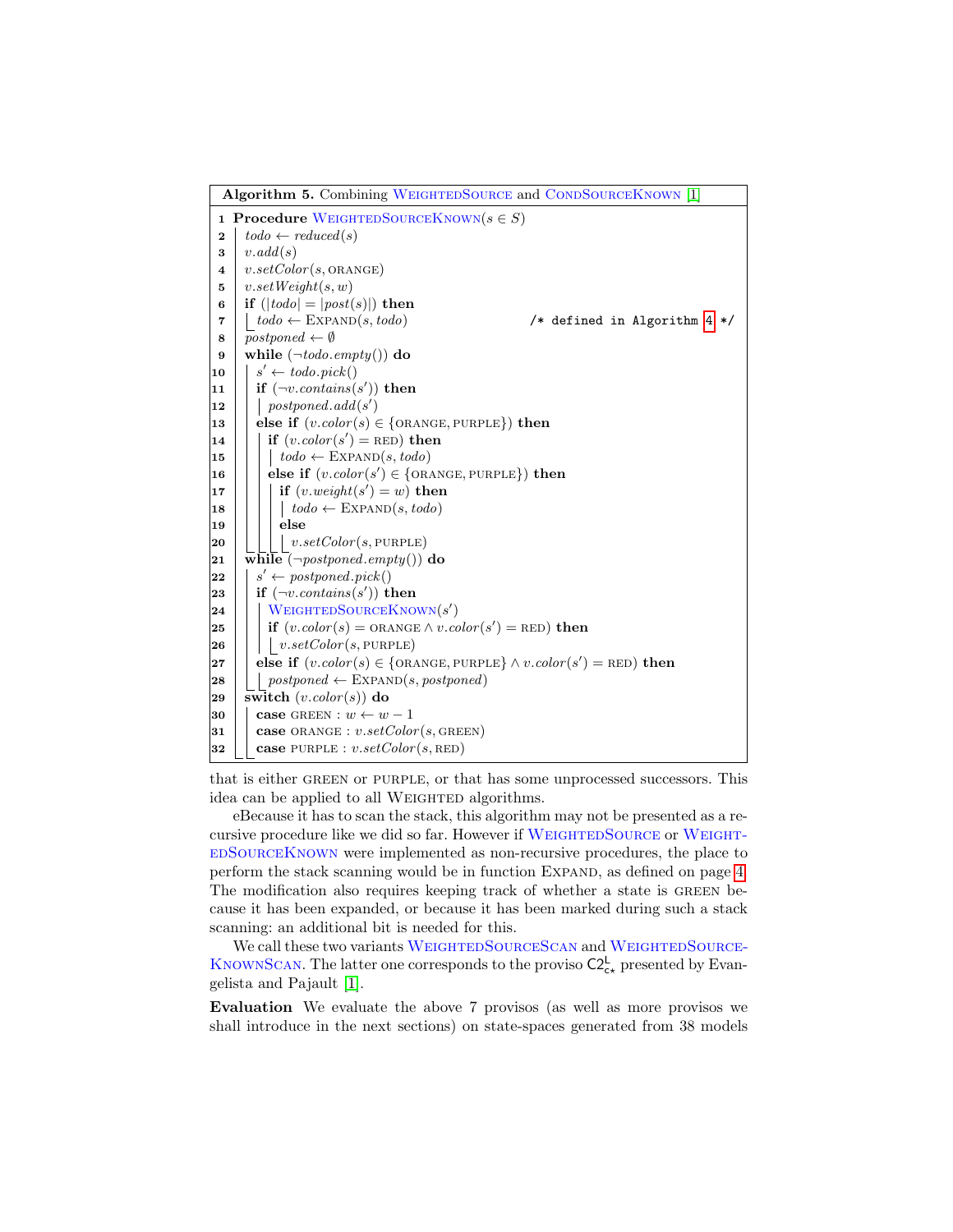<span id="page-6-0"></span>Table 1. Comparison of the provisos of section [3.](#page-1-1) Columns present the number of states and transitions (by million) summed over all runs, their ratio compared to the non-reduced graphs, and the number of states investigated per milliseconds. Provisos with a reference correspond to state-of-the-art algorithms.

|                                        | states $(10^6)$ |                                 | transitions $(10^6)$ | $\mathrm{st}/\mathrm{ms}$ |       |
|----------------------------------------|-----------------|---------------------------------|----------------------|---------------------------|-------|
| FULL.                                  |                 | 784.45 100.00% 2,677.73 100.00% |                      |                           | 17.90 |
| SOURCE <sup>[9]</sup>                  | 303.21          | 38.65%                          | 679.16               | 25.36\%                   | 12.33 |
| <b>WEIGHTEDSOURCE</b>                  | 263.43          | 33.58%                          | 537.56               | 20.08\%                   | 11.68 |
| <b>WEIGHTEDSOURCEKNOWN</b> [1]         | 262.63          | 33.48\%                         | 534.35               | 19.96%                    | 11.77 |
| <b>CONDSOURCE</b>                      | 252.83          | 32.23\%                         | 518.80               | 19.37\%                   | 11.85 |
| <b>CONDSOURCEKNOWN</b>                 | 251.05          | 32.00%                          | 510.91               | 19.08\%                   | 11.89 |
| <b>WEIGHTEDSOURCESCAN</b>              | 250.49          | 31.93%                          | 505.98               | 18.90%                    | 11.67 |
| WEIGHTEDSOURCEKNOWNSCAN <sup>[1]</sup> | 248.11          | 31.63%                          | 498.68               | 18.62\%                   | 11.70 |
| <b>NONE</b>                            | 57.58           | 7.34\%                          | 97.65                | $3.65\%$                  | 22.65 |

from the BEEM benchmark  $[7]$ . We selected models<sup>[1](#page-0-0)</sup> such that every category of Pelánek's classification  $[8]$  is represented.

We compiled each model using a version of DiVinE 2.4 patched by the LTSmin team<sup>[2](#page-0-0)</sup>. This tool produces a shared library that allows on-the-fly exploration of the state-space, as well as all the information required to implement a reduced function. This library is then loaded by Spot<sup>[3](#page-0-0)</sup>, in which we implemented all the provisos described here. Our  $reduced(s)$  method implements the stubborn-set method from Valmari [\[12\]](#page-15-0) as described by Pater [\[5,](#page-15-7) p. 21] in a deterministic way: for any state s, reduced(s) always returns the same set.

Because provisos can be sensitive to the exploration order (Fig. [1](#page-2-4) is one such example), we ran each model 100 times with different transition orders. Table [1](#page-6-0) sums these runs for all models, and shows:

- the size of the full (non-reduced) state-space (FULL),
- the size of the reduced state-space using each of the above proviso,
- the size of the reduced state-space, applying just reduced without any proviso (None). Even if this graph that cannot be used for verification in practice (it ignores too many runs), None was used as a lower bound by Evangelista and Pajault [\[1\]](#page-15-3).

In addition to showing the contribution of each individual idea presented in the above section, Table [1](#page-6-0) confirms state-of-the-art results [\[1\]](#page-15-3). However, since these values are sums, they are biased towards the largest models. Section [5](#page-11-0) will present the most relevant provisos after normalizing the results model by model, in order to be less sensitive to their size.

We observe that WEIGHTEDSOURCEKNOWNSCAN outperforms (18% fewer states) Source as measured by Evangelista and Pajault [\[1\]](#page-15-3). We note that

<sup>&</sup>lt;sup>1</sup> The full benchmark can be found at: [https://www.lrde.epita.fr/~renault/](https://www.lrde.epita.fr/~renault/benchs/ATVA-2016/results.html) [benchs/ATVA-2016/results.html](https://www.lrde.epita.fr/~renault/benchs/ATVA-2016/results.html)

 $^2$ <http://fmt.cs.utwente.nl/tools/ltsmin/#divine>

 $^3$ <https://spot.lrde.epita.fr>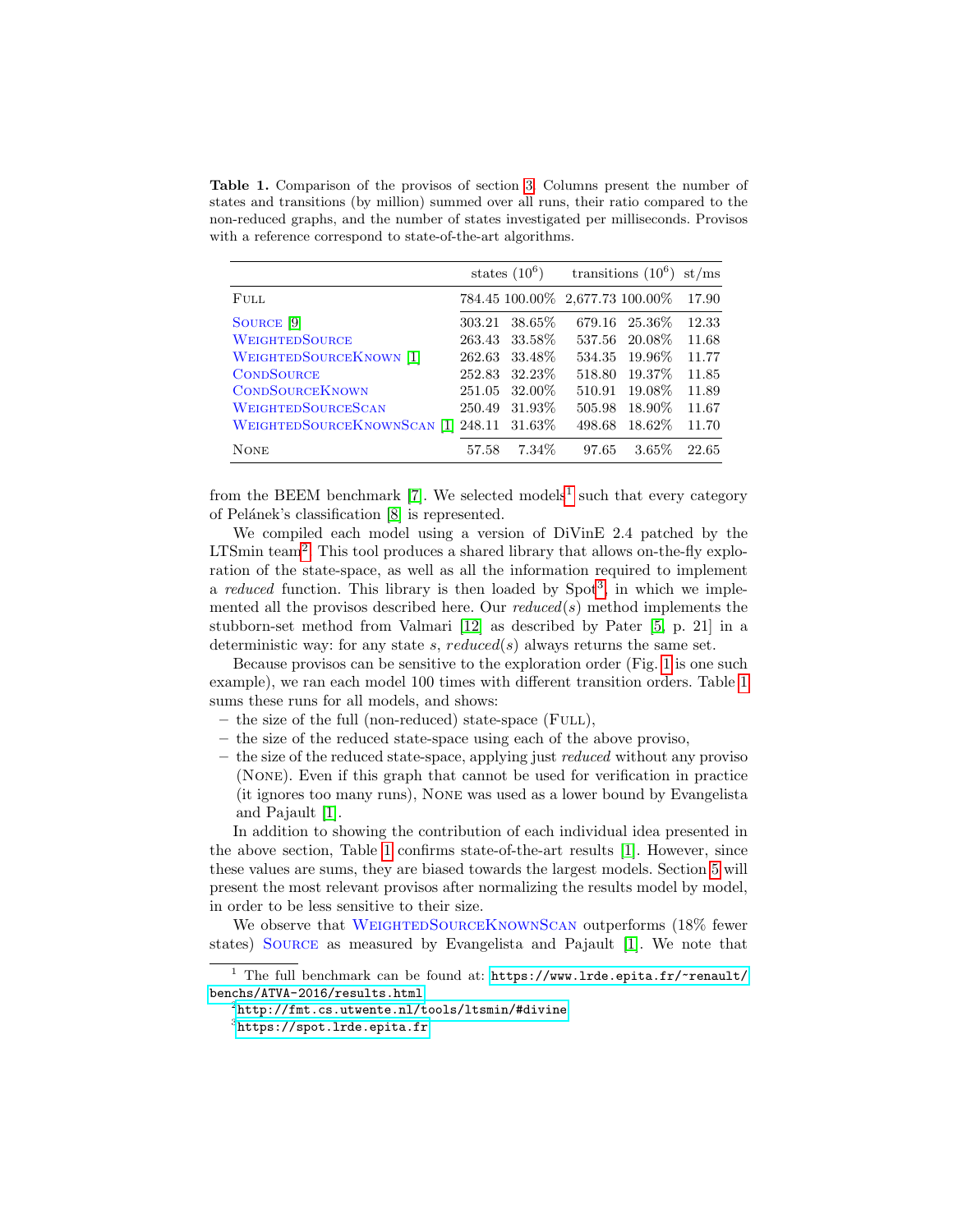Source processes more states per millisecond, because it maintains less information than WEIGHTEDSOURCEKNOWNSCAN.

Surprisingly, CONDSOURCE, despite its simplicity, is more efficient than WEIGHT-EDSOURCEKNOWN. This might be due to RED states introduced in WEIGHT-EDSOURCEKNOWN, as they can generate additional expansions. WEIGHTED-SourceKnown can only be competitive with other provisos when combined with the scan of the DFS stack as integrated in WEIGHTEDSOURCEKNOWN-Scan. The additional implementation complexity required to update the weights and to scan the stack only provides a very small benefit in term of size; however it can be seen in the last column that the runtime overhead is negligible: all provisos process the same number of states per millisecond.

# <span id="page-7-0"></span>4 New Provisos Based on Destination Expansion

The Source proviso relies on the fact that each cycle contains a back-edge, so expanding the source of this edge guarantees that each cycle will have an expanded state. This guarantee would hold even if the destination of each back-edge was expanded instead. This idea, already proposed by Nalumasu and Gopalakrishnan [\[4\]](#page-15-8) in a narrower context, brought promising results. This section investigates this idea more systematically yielding many new proviso variants.

**Destination expansion** The simplest variant, called DEST (Algorithm [6\)](#page-8-0) is a modification of Source that expands the destination of back-edges instead of the source. This requires a new Boolean per state to mark (line [10\)](#page-8-1) whether a state on the stack should be expanded (line [12\)](#page-8-2) during backtrack.

As previously, it is possible to perform a conditional expansion (not marking the destination if the source is already expanded) and to prioritize the visit of some successors. Contrary to Source, where it is preferable to consider known states first, it is better to visit unknown successors (or self-loops) first with DEST, since those successors might ultimately mark the current state for expansion, therefore avoiding the need to expand the destinations of this state's back-edges.

In DEST, the recursive visit of unknown successors could mark the current state for later expansion: in this case, successors that are on the DFS stack have been marked uselessly. The next algorithm avoids these pointless expansions.

Algorithm [7,](#page-8-3) called CONDDESTUNKNOWN, implements the prioritization of successors (lines [8](#page-8-4)[–13\)](#page-8-5) as well as the conditional expansion (line [12\)](#page-8-6). The main loop investigates new successors first (through recursive calls), handles self-loops, and postpones the processing of dangerous states. Then, either the current state is marked and must be expanded, or all the dangerous direct successors of the current state are marked to be expanded later (when backtracking these states, after returning from the recursive calls, line [14\)](#page-8-7).

Mixing destination expansion and dangerousness Previous provisos can still perform useless expansions. When an edge  $s \to d$  returning to the DFS is detected, the destination  $d$  is marked to be expanded. However during the backtrack of the DFS stack, we might encounter another marked state  $q$  that is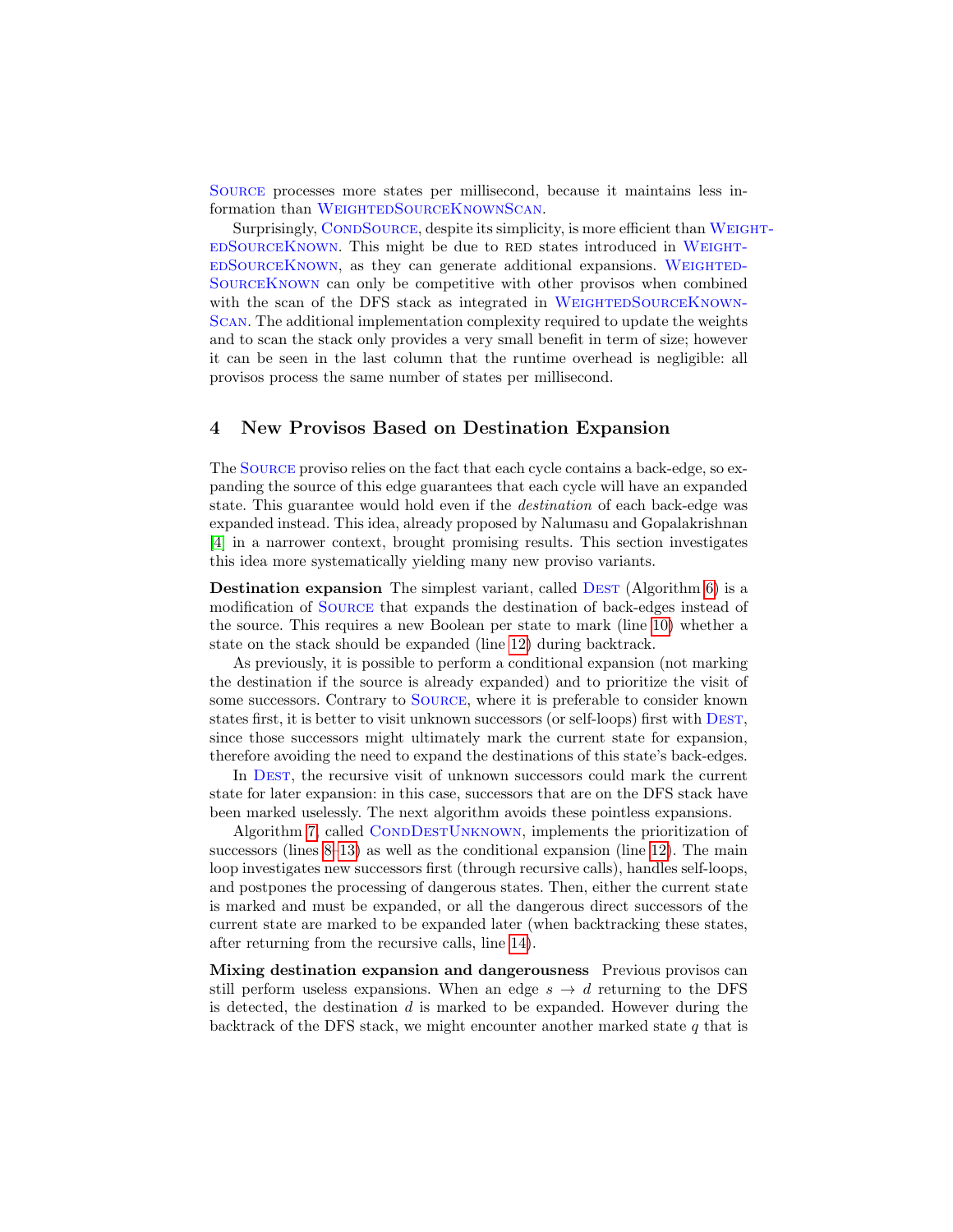<span id="page-8-6"></span><span id="page-8-4"></span><span id="page-8-1"></span>

| Algorithm 6. Expanding<br>destination instead of source |                                                                                                                                                                                          | Algorithm 7. Prioritizing unknown succes-<br>sors with conditional expansion of destination                                                                                                                                                                                |                                                                                                                                                                                                          |  |
|---------------------------------------------------------|------------------------------------------------------------------------------------------------------------------------------------------------------------------------------------------|----------------------------------------------------------------------------------------------------------------------------------------------------------------------------------------------------------------------------------------------------------------------------|----------------------------------------------------------------------------------------------------------------------------------------------------------------------------------------------------------|--|
| $\mathbf{2}$<br>3<br>$\overline{\mathbf{4}}$<br>5<br>6  | 1 Procedure $\text{DEST}(s \in S)$<br>$todo \leftarrow reduced(s)$<br>v.add(s)<br>v.setMark(s, FALSE)<br>while $(\neg \textit{todo}.\textit{empty}())$ do<br>$s' \leftarrow todo.pick()$ | 1 Procedure CONDDESTUNKNOWN( $s \in S$ )<br>$todo \leftarrow reduced(s)$<br>$\mathbf 2$<br>v.add(s)<br>3<br>$v.setMark(s,  todo  =  post(s) )$<br>$\overline{\mathbf{4}}$<br>postponed $\leftarrow \emptyset$<br>5<br>while $(\neg \textit{todo}.\textit{empty}))$ do<br>6 |                                                                                                                                                                                                          |  |
| 7<br>8<br>9<br>10                                       | if $(\neg v \text{.contains}(s'))$ then<br>$\text{Dest}(s')$<br>else<br>$v.setMark(s',\text{TRUE})$                                                                                      | 7<br>8<br>9<br>10<br>11                                                                                                                                                                                                                                                    | $s' \leftarrow todo.pick()$<br>if $(\neg v \text{.contains}(s'))$ then<br>$\vert$ CONDDESTUNKNOWN $(s')$<br>else if $(s = s')$ then<br>$v.setMark(s, \text{TRUE})$                                       |  |
| 11<br>$ 12\rangle$<br>13<br>14                          | if $(v.maxk(s))$ then<br>$todo \leftarrow$<br>$post(s) \setminus reduced(s)$<br>while $(\neg \textit{todo}.\textit{empty}))$<br>do                                                       | 12<br>13<br>14<br>15<br>16                                                                                                                                                                                                                                                 | else if $(\neg v.maxk(s) \land \neg v.maxk(s'))$ then<br>postponed.add(s')<br>if $(v.maxk(s))$ then<br>$todo \leftarrow post(s) \setminus reduced(s)$<br>while $(\neg \textit{todo}.\textit{empty}))$ do |  |
| 15<br>16<br>17                                          | $s' \leftarrow todo.pick()$<br>if $(\neg v \text{.contains}(s'))$<br>then<br>$\text{Dest}(s')$                                                                                           | 17<br>18<br>19<br>20                                                                                                                                                                                                                                                       | $s' \leftarrow todo.pick()$<br>if $(\neg v \text{.contains}(s'))$ then<br>$COND$ DESTUNKNOWN $(s')$<br>else                                                                                              |  |
|                                                         |                                                                                                                                                                                          | 21<br>22<br>23<br>24                                                                                                                                                                                                                                                       | while $(\neg postponed.empty())$ do<br>$s' \leftarrow postponed.pick()$<br>$v.setMark(s',\text{TRUE})$<br>$v.\overline{setMark(s, \text{TRUE})}$                                                         |  |

<span id="page-8-7"></span><span id="page-8-5"></span><span id="page-8-3"></span><span id="page-8-2"></span><span id="page-8-0"></span>expanded because it belongs to another cycle. Thus  $d$  and  $q$  are both expanded, but since  $q$  belongs to the two cycles, the expansion of  $d$  was superfluous.

COLOREDDEST (Algorithm [8\)](#page-9-0) proposes a solution to this problem. It reuses the color mechanism introduced in WEIGHTEDSOURCE (all WEIGHTED algorithms use colors), but without the weights. Here, useless expansions are also tracked by propagating GREEN (line [17\)](#page-9-1); the difference is that only the PURPLE states that are marked will be expanded (lines [19](#page-9-2)[–25\)](#page-9-3), not the orange ones.

As done previously, we can prioritize unknown states, resulting in a new vari-ant: COLOREDDESTUNKNOWN. This avoids useless markings (line [14\)](#page-9-4). However, mixing this variant with the stack scanning technique is not interesting. Indeed, propagating the green color as early as possible is pointless since the expansion is done when backtracking (i.e., as late as possible): the color will be naturally propagated anyway when it has to be used.

Of course, weights can also be used in addition to colors. In WEIGHTEDDEST (Algorithm [9\)](#page-10-0), we use a slightly different implementation of weights than in WEIGHTEDSOURCE: instead of storing the number of expanded states seen above any state of the DFS stack, we store the depth of each state, and maintain a stack of the depths of all expanded states on the DFS stack. This alternate representation of weights is not necessary in WEIGHTEDDEST, but will be useful for the next extension we present.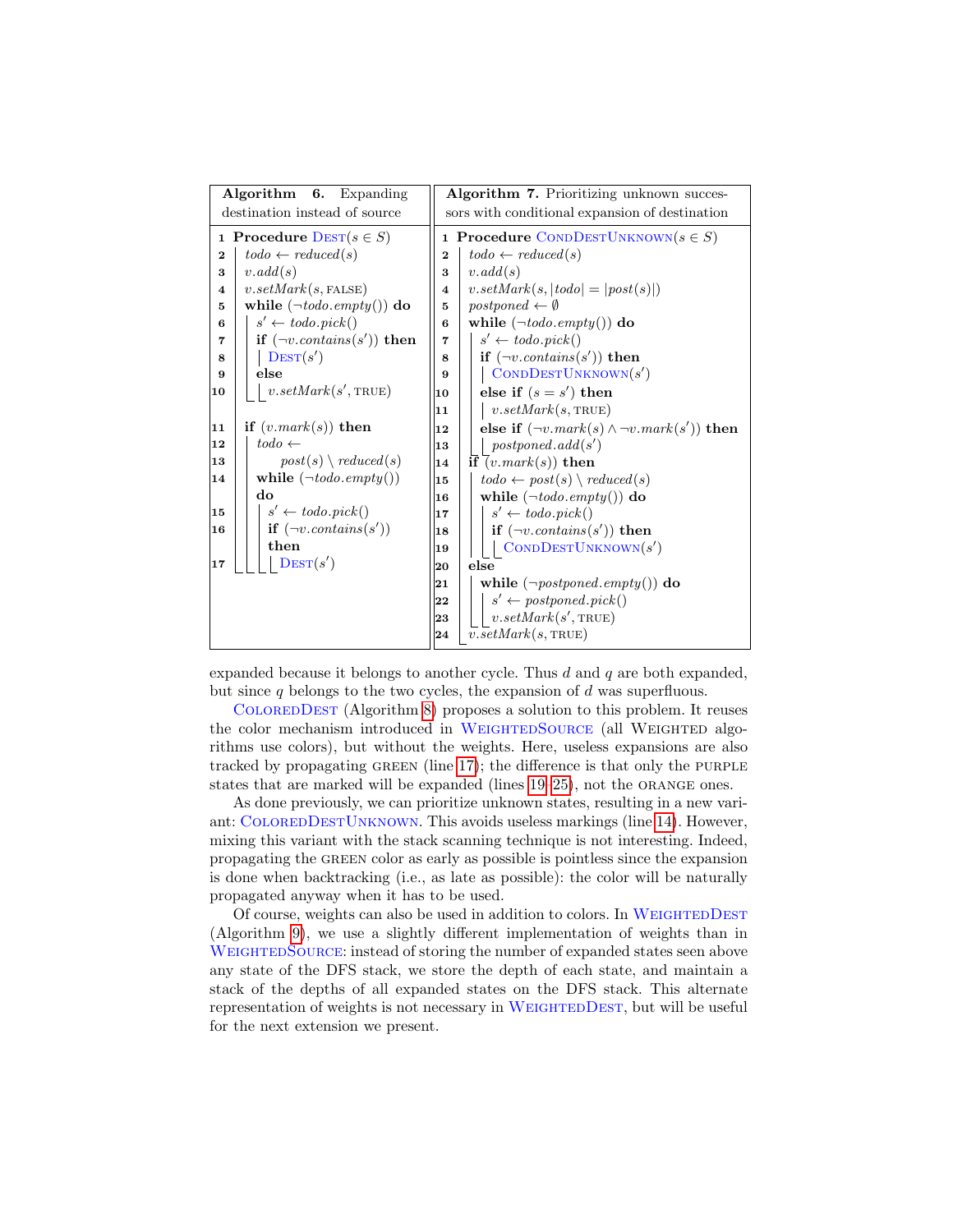<span id="page-9-4"></span>

|              | Algorithm 8. Mixing destination expansion and dangerousness.                                                              |  |  |  |  |
|--------------|---------------------------------------------------------------------------------------------------------------------------|--|--|--|--|
|              | 1 Procedure COLOREDDEST( $s \in S$ )                                                                                      |  |  |  |  |
| $\mathbf{2}$ | $todo \leftarrow reduced(s)$                                                                                              |  |  |  |  |
| 3            | v.add(s)                                                                                                                  |  |  |  |  |
| 4            | $v.setColor(s, ( todo  \neq  post(s)  ? \text{ ORANGE : GREEN}))$                                                         |  |  |  |  |
| 5            | v.setMark(s, FALSE)                                                                                                       |  |  |  |  |
| 6            | while $(\neg \textit{todo}.\textit{empty}))$ do                                                                           |  |  |  |  |
| 7            | $s' \leftarrow todo.pick()$                                                                                               |  |  |  |  |
| 8            | if $(\neg v \text{.contains}(s'))$ then                                                                                   |  |  |  |  |
| 9            | $\text{COLOREDDEF}(s')$                                                                                                   |  |  |  |  |
| 10           | if $(v.\mathit{color}(s) = \text{ORANGE}) \wedge (v.\mathit{color}(s') = \text{RED})$ then                                |  |  |  |  |
| 11           | $\mid v.setColor(s, \text{PURPLE})$                                                                                       |  |  |  |  |
| 12           | else if $(v.\mathit{color}(s) \in \{\text{ORANGE}, \text{PURPLE}\}) \wedge (v.\mathit{color}(s') \neq \text{GREEN})$ then |  |  |  |  |
| 13           | $v.setColor(s, \text{PURPLE})$                                                                                            |  |  |  |  |
| 14           | $v.setMark(s',\text{TRUE})$                                                                                               |  |  |  |  |
| 15           | switch $(v.\mathit{color}(s))$ do                                                                                         |  |  |  |  |
| 16           | case ORANGE :                                                                                                             |  |  |  |  |
| 17           | $v.setColor(s, \text{GREEN})$                                                                                             |  |  |  |  |
| 18           | case PURPLE :                                                                                                             |  |  |  |  |
| 19           | if $(v.maxk(s))$ then                                                                                                     |  |  |  |  |
| 20           | $v.setColor(s, \text{GREEN})$                                                                                             |  |  |  |  |
| 21           | $todo \leftarrow post(s) \setminus reduced(s)$                                                                            |  |  |  |  |
| 22           | while $(\neg \textit{todo}.\textit{empty}))$ do                                                                           |  |  |  |  |
| 23           | $s' \leftarrow todo.pick()$                                                                                               |  |  |  |  |
| 24           | if $(\neg v \text{.contains}(s'))$ then                                                                                   |  |  |  |  |
| 25           | $\big\vert$ COLORED DEST $(s')$                                                                                           |  |  |  |  |
| 26           | else                                                                                                                      |  |  |  |  |
| 27           | v.setColor(s, RED)                                                                                                        |  |  |  |  |

<span id="page-9-3"></span><span id="page-9-2"></span><span id="page-9-1"></span><span id="page-9-0"></span>In WEIGHTEDDEST, when a back-edge  $s \to s'$  discovers a dangerous state  $s'$  on the DFS stack (lines [19–](#page-10-1)[21\)](#page-10-2), the algorithm can use the additional stack  $e$  to decide whether  $s'$  actually needs to be marked for expansion: if the depth of s' is less than the depth of the last expanded state, then a state has been expanded between  $s'$  and  $s$ , and the marking can be avoided. However, and as in WEIGHTEDSOURCE, when an edge  $s \to s'$  reaches a RED state s', the source has to be expanded immediately (lines [23–](#page-10-3)[25\)](#page-10-4) since there is no way to know whether this edge could be part of a cycle without expanded state.

The reason we introduced the depth-based representation of weights is for another heuristic we call DEEPESTDEST. If a state s has several back-edges  $s \rightarrow$  $s_1, s \rightarrow s_2, \ldots, s \rightarrow s_n$  to different states  $s_1, s_2, \ldots, s_n$  on the DFS stack, then all these back-edges close cycles that all pass through the deepest of these states, which is the only one needing to be marked for (possible) expansion. Note that in this situation (one source, with  $n$  back-edges), SOURCE would immediately expand one state (the source), COLOREDDEST and WEIGHTEDDEST would mark  $n$  states for (possible) expansion, while  $\overline{\text{DEEPESTDIST}}$  would mark only one.

DEEPESTDEST, which we do not present to save space, can be implemented by modifying Algorithm [9](#page-10-0) as follows: instead of marking a destination for ex-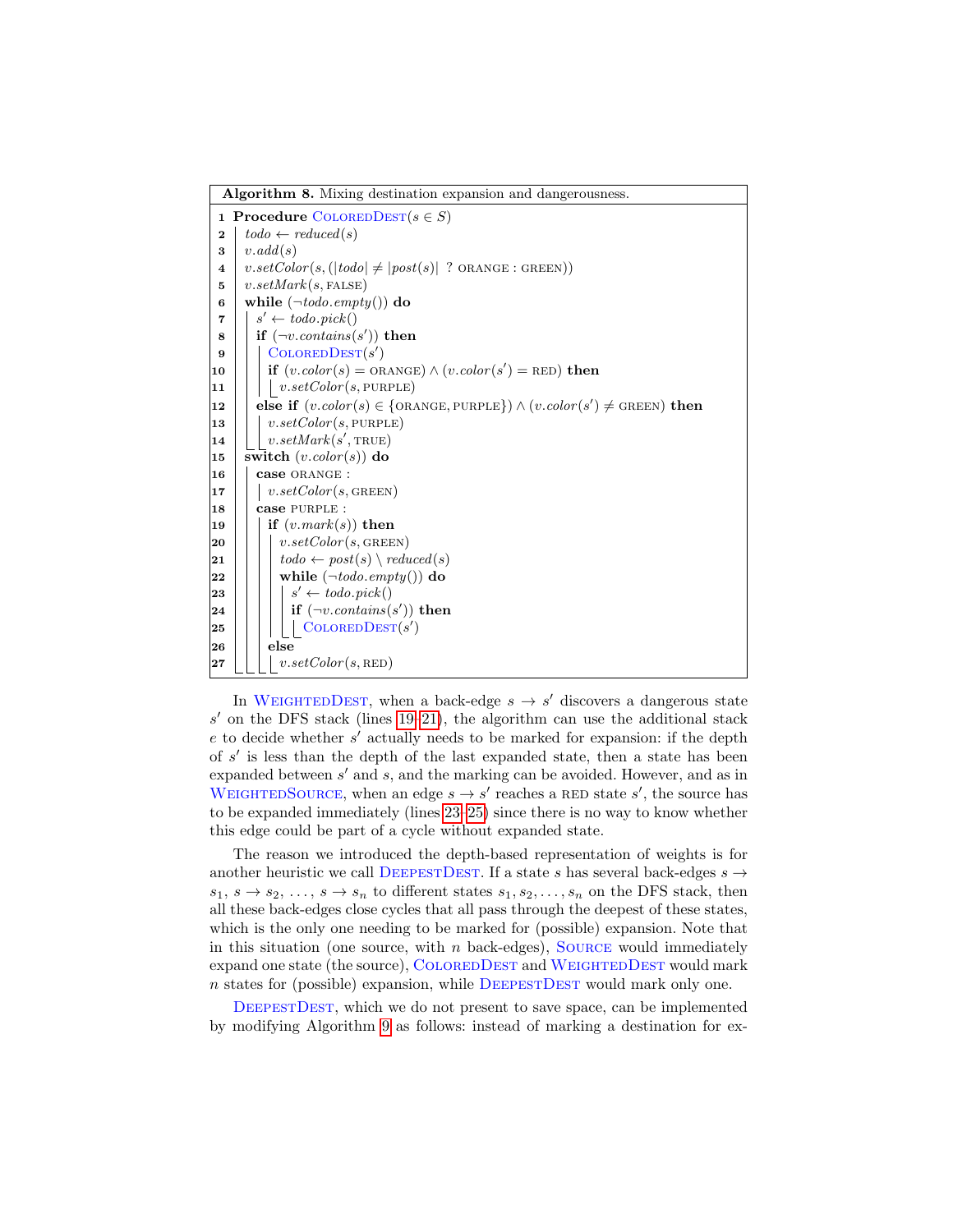<span id="page-10-5"></span><span id="page-10-4"></span><span id="page-10-3"></span><span id="page-10-2"></span><span id="page-10-1"></span><span id="page-10-0"></span>

|                | Algorithm 9. Adapting weights to the expansion of destination states.                                   |
|----------------|---------------------------------------------------------------------------------------------------------|
| $\mathbf{1}$   | <b>Procedure WEIGHTEDDEST</b> $(s \in S)$                                                               |
| $\overline{2}$ | $todo \leftarrow reduced(s)$                                                                            |
| 3              | v.add(s)                                                                                                |
| 4              | $v.setColor(s, \text{ORANGE})$                                                                          |
| 5              | v.setMark(s, FALSE)                                                                                     |
| 6              | $d \leftarrow d+1$                                                                                      |
| 7              | v.setDepth(s,d)                                                                                         |
| 8              | if $( \text{todo}  =  \text{post}(s) )$ then                                                            |
| 9              | $v.setColor(s, \text{GREEN})$                                                                           |
| 10             | e.push(d)                                                                                               |
| 11             | while $(\neg \textit{todo}.\textit{empty}))$ do                                                         |
| 12             | $s' \leftarrow todo.pick()$                                                                             |
| 13             | if $(\neg v \text{.contains}(s'))$ then                                                                 |
| 14             | WEIGHTEDDEST(s')                                                                                        |
| 15             | if $(v.\mathit{color}(s) = \text{ORANGE}) \wedge (v.\mathit{color}(s') = \text{RED})$ then              |
| 16             | $v.setColor(s, \text{PURPLE})$                                                                          |
| 17             | else if $(v.\text{color}(s) \in \{ORANGE, PURPLE\}) \wedge (v.\text{color}(s') \neq \text{GREEN})$ then |
| 18             | $v.setColor(s, \text{PURPLE})$                                                                          |
| 19             | if $(v.\mathit{color}(s') \in \{\texttt{ORANGE}, \texttt{PURPLE}\})$ then                               |
| 20             | if $(e.empty() \vee v.depth(s') > e.top())$ then                                                        |
| 21             | $v.setMark(s',\text{TRUE})$                                                                             |
| 22             | else if $(v.\mathit{color}(s') = \text{RED})$ then                                                      |
| 23             | $v.setColor(s, \text{GREEN})$                                                                           |
| 24             | e.push(d)                                                                                               |
| 25             | $todo \leftarrow todo \cup (post(s) \setminus reduced(s))$                                              |
| 26             | switch $(v.\mathit{color}(s))$ do                                                                       |
| 27             | case GREEN :                                                                                            |
| 28             | e.pop()                                                                                                 |
| 29             | case ORANGE :                                                                                           |
| 30             | $v.setColor(s, \text{GREEN})$                                                                           |
| 31             | case PURPLE :                                                                                           |
| 32             | if $(v.\text{mark}(s))$ then                                                                            |
| 33             | $v.setColor(s, \text{GREEN})$                                                                           |
| 34             | e.push(d)                                                                                               |
| 35             | $todo \leftarrow post(s) \setminus reduced(s)$                                                          |
| 36             | while $(\neg \textit{todo}.\textit{empty}))$ do<br>$s' \leftarrow todo.pick()$                          |
| $ 37\>$        | if $(\neg v \text{.contains}(s'))$ then                                                                 |
| 38             | WEIGHTEDDEST(s')                                                                                        |
| 39<br> 40      | e.pop()                                                                                                 |
| 41             | else                                                                                                    |
| 42             | v.setColor(s, RED)                                                                                      |
| 43             | $\overline{d} \leftarrow \overline{d} - 1$                                                              |
|                |                                                                                                         |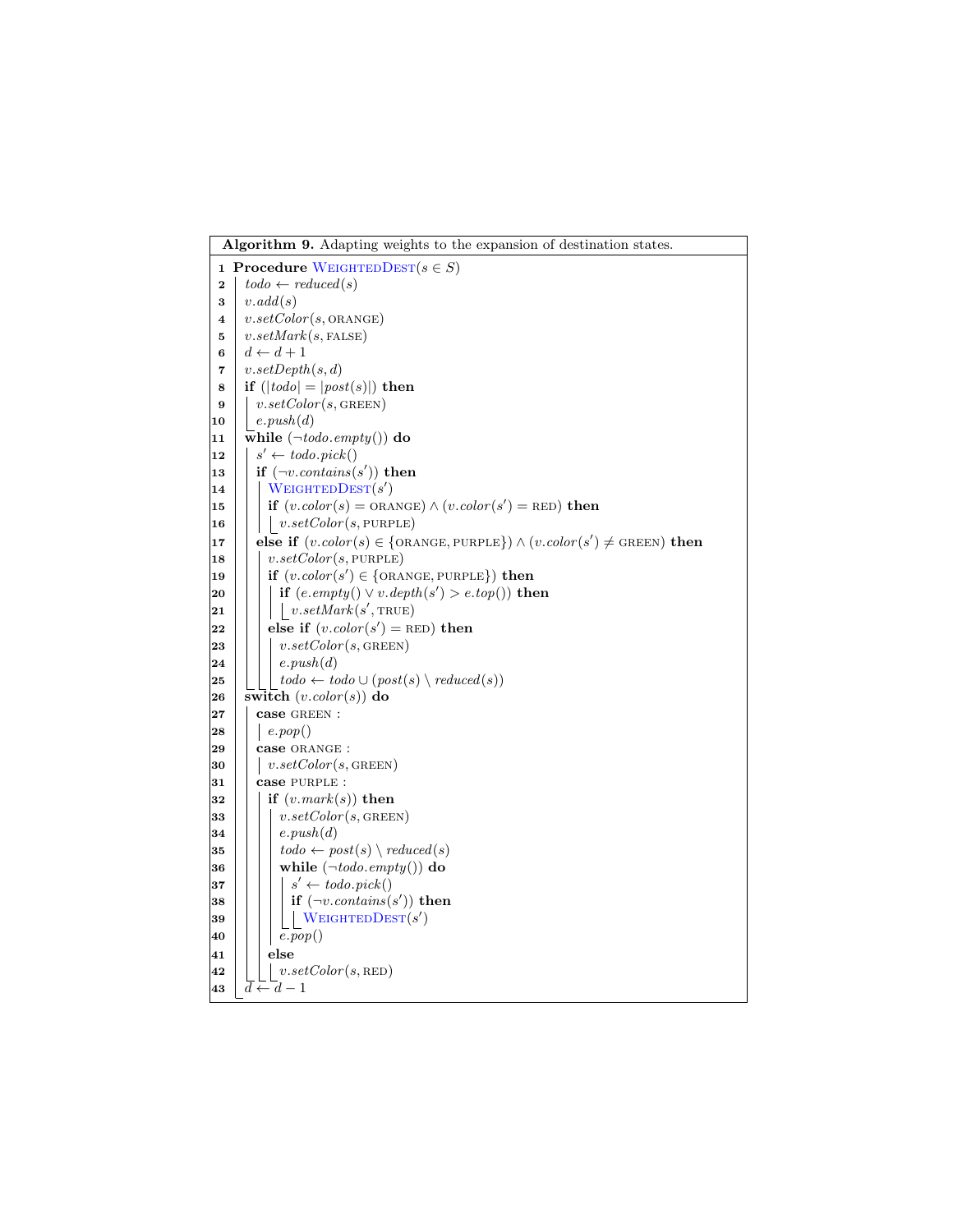|                                        | states $(10^6)$ | transitions $(10^6)$ st/ms |  |  |  |
|----------------------------------------|-----------------|----------------------------|--|--|--|
| <b>DEEPESTDESTUNKNOWN</b>              | 276.51 35.25\%  | 570.52 21.31\%<br>11.81    |  |  |  |
| <b>DEEPESTDEST</b>                     | 275.31 35.10\%  | 566.63 21.16\%<br>11.87    |  |  |  |
| WEIGHTEDDESTUNKNOWN                    | 273.94 34.92\%  | 563.61 21.05\%<br>11.83    |  |  |  |
| <b>DEST</b>                            | 272.79 34.77%   | 508.17 18.98%<br>14.48     |  |  |  |
| <b>WEIGHTEDDEST</b>                    | 272.68 34.76%   | 559.73 20.90%<br>11.80     |  |  |  |
| WEIGHTEDSOURCEKNOWNSCAN <sup>[1]</sup> | 248.11 31.63%   | 11.70<br>498.68 18.62%     |  |  |  |
| <b>CONDDEST</b>                        | 213.98 27.28%   | 12.57<br>413.15 15.43\%    |  |  |  |
| <b>CONDDESTUNKNOWN</b>                 | 213.92 27.27%   | 412.75 15.41\%<br>12.52    |  |  |  |
| <b>COLOREDDEST</b>                     | 213.92 27.27%   | 412.93 15.42\%<br>12.54    |  |  |  |
| <b>COLOREDDESTUNKNOWN</b>              | 213.83 27.26%   | 412.27 15.40\%<br>12.46    |  |  |  |

<span id="page-11-1"></span>Table 2. Comparison of the provisos of section [4.](#page-7-0) For reference, we highlight the performance of WEIGHTEDSOURCEKNOWNSCAN, the best proviso of section [3.](#page-1-1)

pansion at line [21,](#page-10-2) simply collect the deepest destination, and mark that single destination in the same block as line [42.](#page-10-5)

Evaluation Table [2](#page-11-1) presents the performance of the provisos presented in this section. Some provisos measured here, such as CONDDEST, WEIGHTEDDESTUNknown, and DeepestDestUnknown have not been explicitly presented, but the techniques they combine should be obvious from their name. All WEIGHTED-DEST and DEEPESTDEST variants could also be combined with the SCAN technique however these combinations did not achieve interesting performances.

As for the Source family of provisos, using a conditional expansion brings the most benefits. The Unknown variants generally show a very small effect (slightly positive or slightly negative) on a proviso, so this does not seem to be an interesting heuristic. The WEIGHTED and DEEPEST variants are disappointing. We believe this is due to mixing destination expansions (for back-edges) and source expansions (for RED states). However, next section will show that, when combined with others techniques, they bring promising results.

The better provisos of this table are therefore CONDDEST and COLORED-DEST (with or without UNKNOWN) with very close results. Note that both provisos are easy to implement, and have a small memory footprint: CONDDEST requires one additional bit per state, while COLOREDDEST needs three bits. This is smaller than what WEIGHTEDSOURCEKNOWNSCAN requires.

## <span id="page-11-0"></span>5 Improving Provisos With SCCs

To test the emptiness of the product between a state-space and a specification, an explicit model checker can use two kinds of emptiness checks: those based on Nested Depth First Search (NDFS) [\[11\]](#page-15-9), and those based on enumerating the Strongly Connected Components (SCC) [\[10\]](#page-15-10).

All provisos presented so far apply to both NDFS or SCC-based setups. In this section, we present two ideas that are only relevant to model checkers using SCC-based emptiness checks, since they exploit the available information about (partial) SCCs.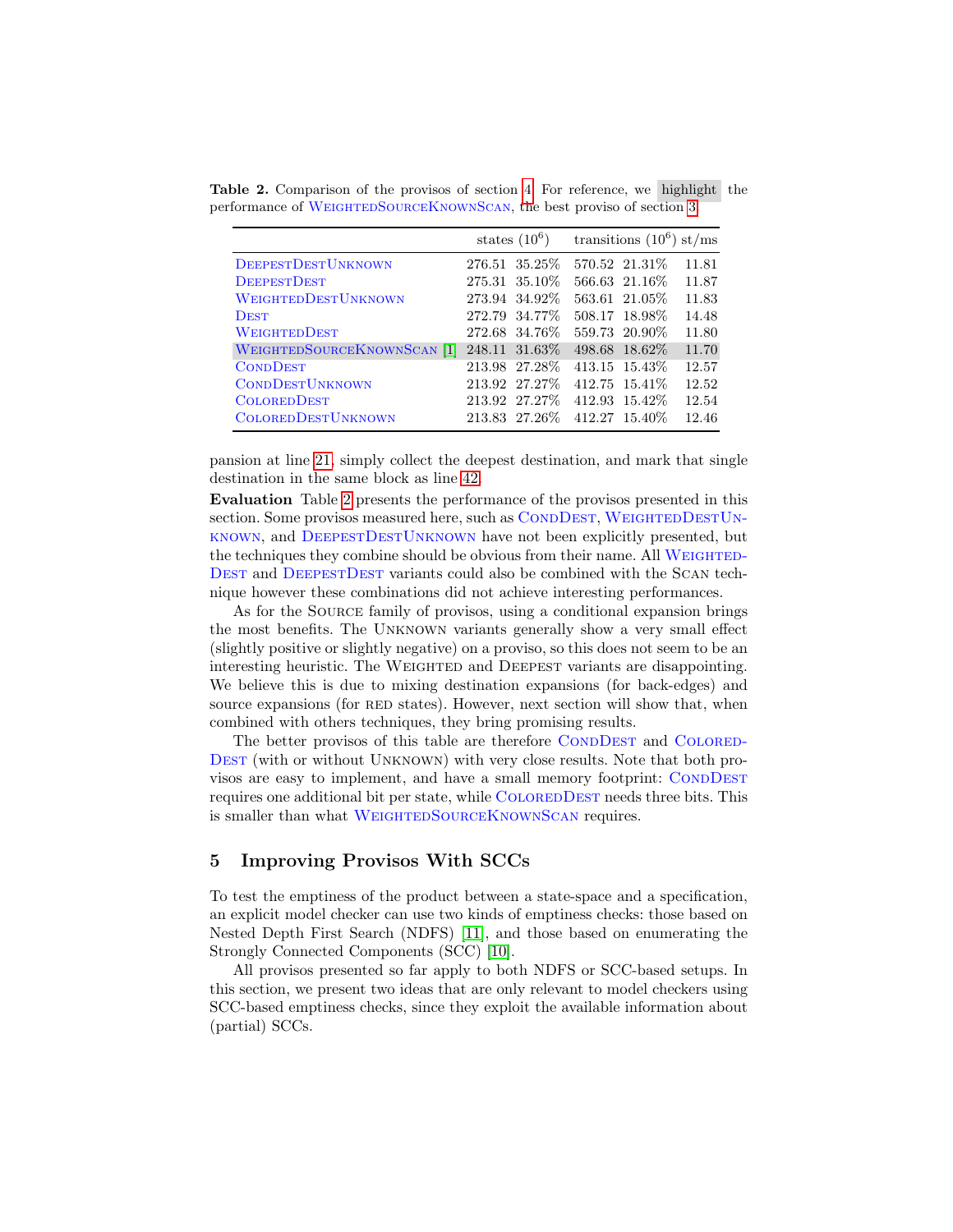In all SCC-based emptiness checks, states may be partitioned in three sets: live states, dead states, and unknown states. Unknown states are states that have not yet been discovered. Dead states are states that belong to SCCs that have been entirely visited. The remaining states are live, and their SCCs might be only partially known.

Using dead SCCs The first idea is rather trivial. In the COLORED or WEIGHTED provisos presented so far, red states are always considered dangerous. When we discover an edge  $s \to s'$  to a RED state s', we either expand the source s (all WEIGHTED provisos), or propagate the RED color to  $s$  (for COLOREDDEST). But these actions are superfluous when the state  $s'$  is known to belong to a dead SCC: in that case  $s$  and  $s'$  are in different SCCs so they cannot appear on the same cycle, and the edge may be simply ignored.

Using live SCCs through highlinks In WEIGHTED provisos, we can derive additional insights about cycles in live SCCs. When we discover an edge  $s \to s'$ to a RED state  $s'$  that is also live, then s' necessarily belongs to the same SCC as s. This means that  $s \to s'$  closes at least one cycle, even if s' is not on the DFS stack: therefore one state on the cycles including  $s'$  and s has to be marked for expansion, and only states from the DFS can be marked as such. The default solution used by WEIGHTED provisos would be to expand the source  $s$ , but we have also seen previously that expanding states that are that are higher (i.e., less deep) in the DFS stack improves results.

In order to expand higher states, we equip each live state x with a pointer called  $highlink(x)$  that gives a DFS state (preferably the highest) that is common to all known cycles passing through  $x$ . Figure [2](#page-12-0) shows a snapshot of an algorithm computing the SCC, where a partial SCC is highlighted. In this configuration,  $highlink(s') = q_3$ . When an edge  $s \rightarrow s'$ reaches a state  $s'$  that is live and RED, we therefore have to ensure that some state between  $highlink(s')$ and s is expanded: since these two states are on the stack, and s is deeper than  $highlink(s')$ , we prefer to expand the latter. Furthermore, using the same weight implementation as Algorithm [9,](#page-10-0) we can easily check whether there exists an expanded state between  $highlink(s')$  and s to avoid additional work.

<span id="page-12-0"></span>Fig. 2. White states and edges with white arrows denote the DFS stack. Black states have been fully visited. The cloud represents the only (partial, non trivial) SCC that has been discovered so far. Dashed-edge has not yet been visited.



In the example of Figure [2,](#page-12-0) once  $s$ ,  $q_4$ , and  $q_3$ are popped from the DFS stack  $highlink(s')$  should be updated to value of  $highlink(q_3)$  which is  $q_2$ . In our implementation, these updates are performed lazily in a way that is similar to the path-compression technique used in the union-find data structure [\[6\]](#page-15-11): when we query the highlink of a state and find that it points to a state q that is not on the DFS stack, we update it to  $highlink(q)$ .

Because it would require introducing an SCC-based algorithm, and because we consider that the fine details of how to update  $highlink(x)$  efficiently in this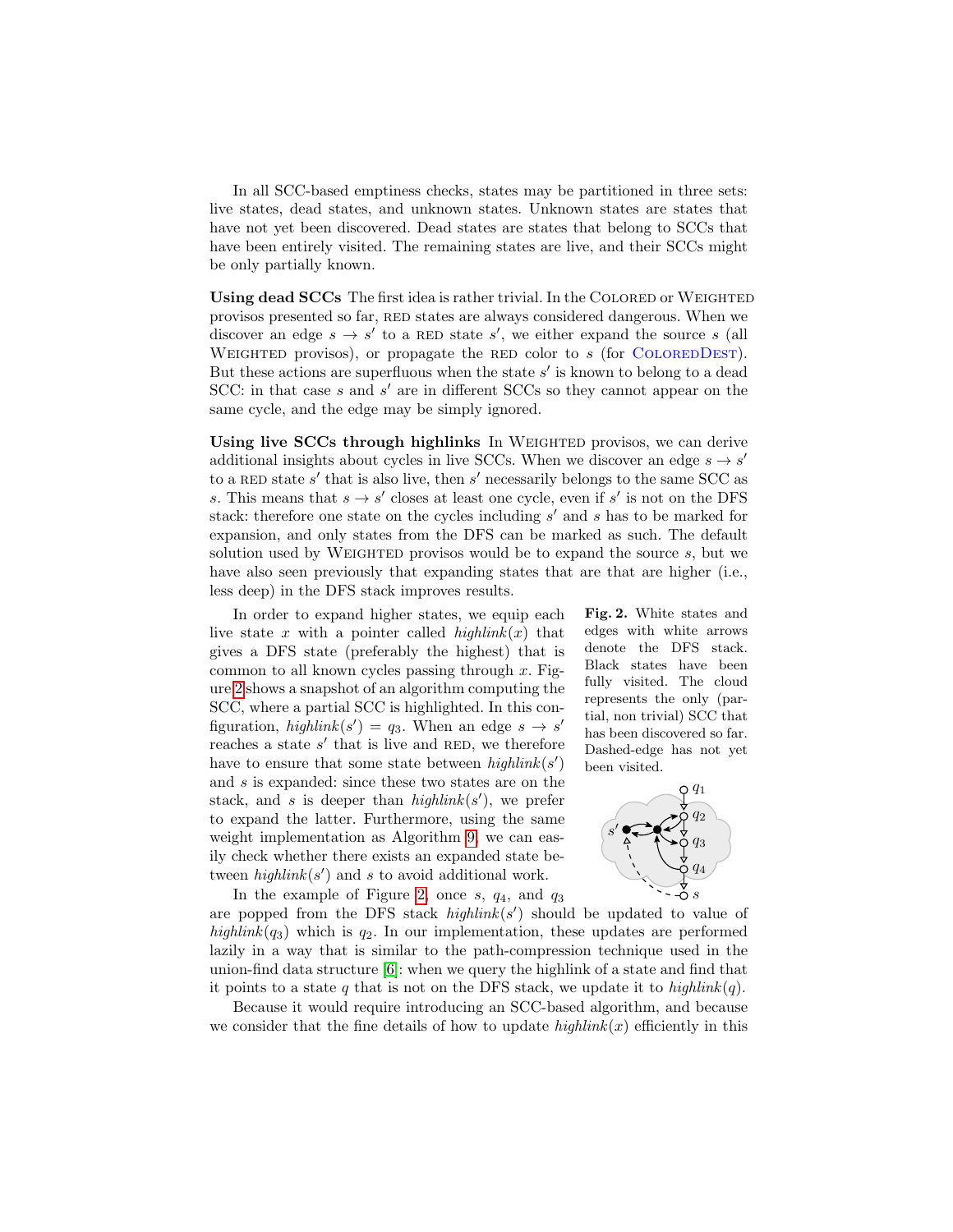<span id="page-13-0"></span>Table 3. Comparison of the provisos of section [5.](#page-11-0) For reference, we recall the performances of DEEPESTDEST, WEIGHTEDDEST that are the support of heuristics presented in this section, and those of COLOREDDEST, the best proviso so far.

|                                        | states $(10^6)$ |                | transitions $(10^6)$ st/ms |                |       |  |
|----------------------------------------|-----------------|----------------|----------------------------|----------------|-------|--|
| <b>DEEPESTDEST</b>                     | 275.31          | $35.10\%$      |                            | 566.63 21.16\% | 11.87 |  |
| <b>DEADDEEPESTDEST</b>                 | 269.10          | 34.30\%        |                            | 543.64 20.30\% | 11.92 |  |
| <b>WEIGHTEDDEST</b>                    | 272.68          | 34.76\%        |                            | 559.73 20.90%  | 11.80 |  |
| <b>DEADWEIGHTEDDEST</b>                |                 | 270.62 34.50\% | 554.91                     | 20.72\%        | 11.88 |  |
| <b>DEADWEIGHTEDSOURCEKNOWNSCAN</b>     |                 | 247.68 31.57%  |                            | 497.79 18.59%  | 11.67 |  |
| <b>COLOREDDEST</b>                     |                 | 213.92 27.27\% |                            | 412.93 15.42\% | 12.54 |  |
| <b>DEADCOLOREDDEST</b>                 |                 | 213.87 27.26\% |                            | 412.80 15.42\% | 12.53 |  |
| <b>HIGHLINKWEIGHTEDDEST</b>            |                 | 207.41 26.44\% |                            | 393.22 14.68%  | 12.44 |  |
| <b>HIGHLINKWEIGHTEDDESTSCAN</b>        |                 | 206.23 26.29%  |                            | 391.05 14.60\% | 12.41 |  |
| <b>HIGHLINKWEIGHTEDSOURCEKNOWN</b>     |                 | 203.20 25.90%  |                            | 386.84 14.45\% | 12.20 |  |
| <b>HIGHLINKWEIGHTEDSOURCEKNOWNSCAN</b> |                 | 203.08 25.89\% |                            | 386.60 14.44\% | 12.12 |  |
| <b>HIGHLINK DEEPEST DEST</b>           |                 | 192.84 24.58%  |                            | 349.89 13.07\% | 13.20 |  |
| <b>HIGHLINKDEEPESTDESTSCAN</b>         |                 | 191.78 24.45\% |                            | 347.95 12.99%  | 13.21 |  |

context is not necessary to reach our conclusion, we have decided to not present this algorithm formally. Our implementation is however publicly available.<sup>[1](#page-0-0)</sup>

Evaluation Table [3](#page-13-0) presents the performances of the provisos presented in this section. We prefix by DEAD and HIGHLINK the provisos of previous sections when combined with the two SCC-based heuristics. Note that dead states are also ignored in Highlink variants.

We observe that the DEAD variants only improve the original non-DEAD variants by 3%. On the contrary, the Highlink variants bring an important benefit. For instance the addition of HIGHLINK to DEADWEIGHTEDDEST reduces the number of states by 25% and the number transitions by 30%. The improvements are similar when using Highlink on top of the state-of-the-art WEIGHTEDSOURCEKNOWN variants. These results confirm that the case where an edge leading to a (non-dead) RED state is well handled by this HIGHLINK.

Note that while DeepestDest combinations did not achieve interesting performances so far, it outperforms all provisos presented in this paper when combined with HIGHLINK and SCAN techniques.

Among the 46 provisos we implemented and benched<sup>[1](#page-0-0)</sup>, we selected the 16 most relevant: all the Source-based strategies (to see the contribution of each optimization), the bests Dest-based ones (i.e., without weights), and finally the best of each SCC-based strategy.

Figure [3](#page-14-0) shows box plots of standard score computed for selected provisos and all models. The standardization is performed as follows. For each model M, we take the set of 1600 runs generated (100 runs per proviso), and compute a mean number of states  $\mu_M$  and a standard deviation  $\sigma_M$ . The standard score of a run r is  $\frac{states(r)-\mu_M}{\sigma_M}$ . Therefore a score of 2 signifies that the run is two standard deviations away from the mean (of selected provisos) for the given model. Figure [3](#page-14-0) shows the distribution of these scores as box plots. Each line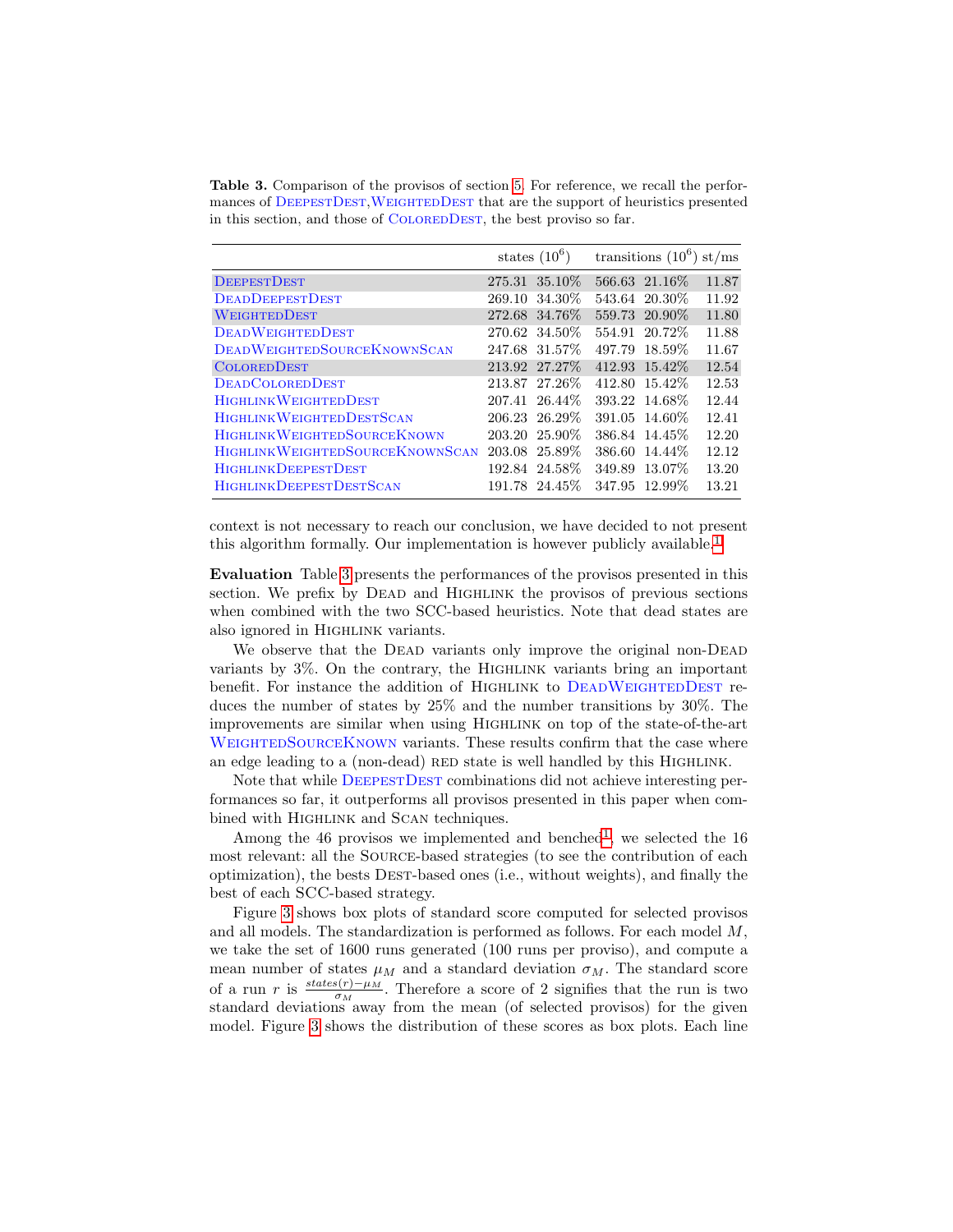<span id="page-14-0"></span>

shows a box that spans between the first and third quartiles, and is split by the median. The whiskers show the ranges of values below the first and above the third quartile that are not further away from the quartiles than 1.5 times the interquartile range. Other values are shown as outliers using circles.

The ranking of provisos in Figure [3](#page-14-0) differs from previous tables that were biased toward large models. However, if we omit some permutations between provisos that have close median standard score, the order stays globally the same.

If we look at provisos that do not exploit SCCs, the best provisos appear to be all the CONDDEST variants, but they are very close to the state-of-the-art WEIGHTEDSOURCEKNOWNSCAN [\[1\]](#page-15-3). Introducing SCC-based provisos clearly brings another level of improvements, where, on the contrary to previous provisos, expanding the source or the destination does not make a serious difference.

### 6 Conclusion

Starting from an overview of state-of-the-art provisos for checking liveness properties, we have proposed new provisos based on the expansion of the destination instead of the source. These new provisos have been successfully combined with existing heuristics (SCAN, (UN)KNOWN, WEIGHTED) and new ones (COLORED, DEEPEST, DEAD, and HIGHLINK).

For source expansion, our results confirm and extend those of Evangelista and Pajault [\[1\]](#page-15-3) who have shown that WEIGHTEDSOURCEKNOWN and WEIGHTED-SourceKnownScan were better than Source. However when deconstructing these provisos to evaluate each optimization independently, we discovered that most of the gain can be obtained by implementing a very simple proviso, COND-Source, that does not require maintaining weights or scanning the stack.

Expanding the destination of edges, even in very simple implementations like CONDDEST, appears to be competitive with state-of-the-art provisos using source-based expansions. When using an NDFS-based emptiness check, we recommend to use CONDDEST since it remains very simple to implement, requires small memory footprint and achieves good results.

We have also shown how to exploit SCC-based information to limit the number of expansions: the use of Highlink brings a solid improvement to all provisos. When using an SCC-based emptiness check, our preference goes to High-LINKWEIGHTEDSOURCEKNOWN that does not require scanning the stack.